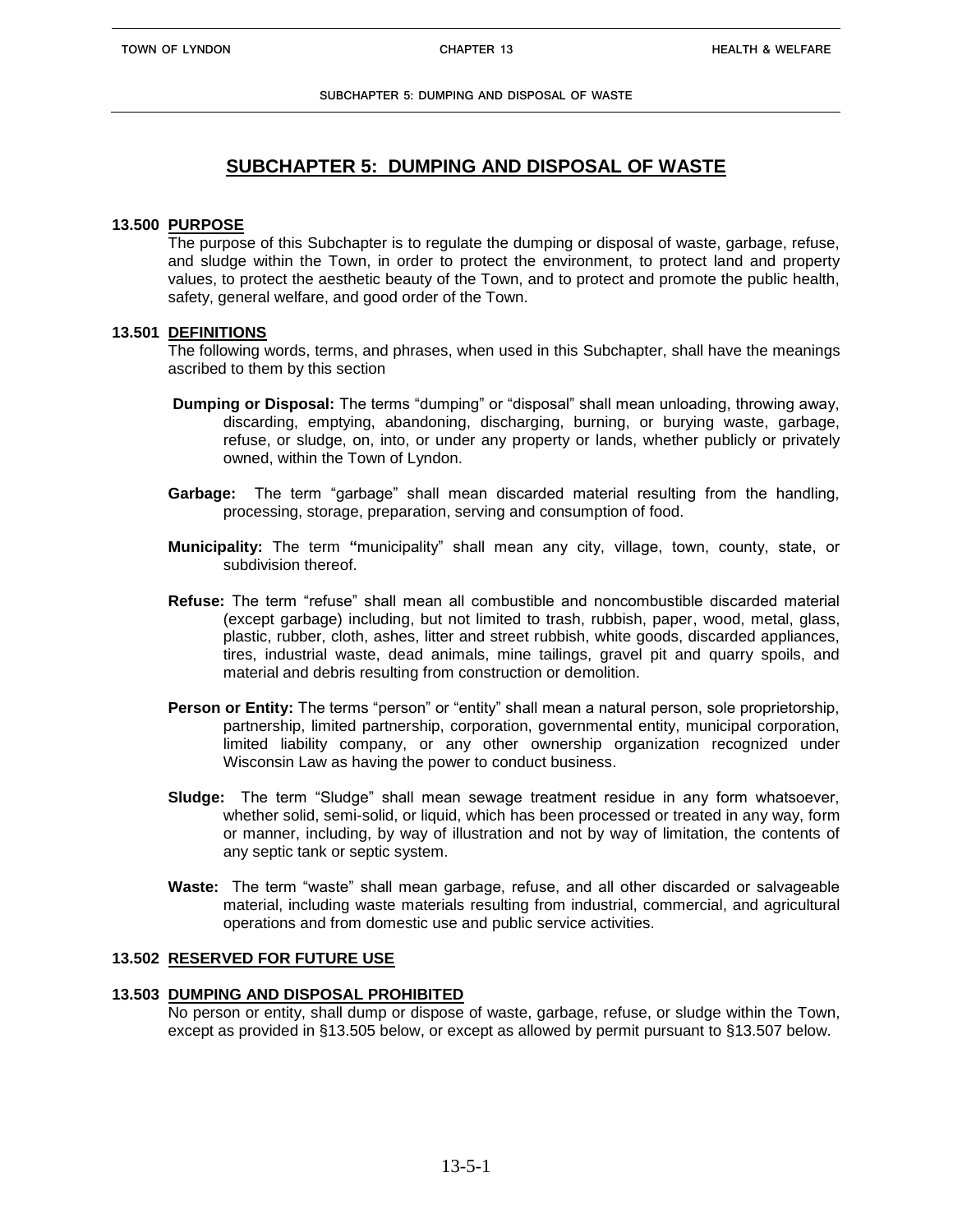#### **13.504 PRE-EXISTING ACCUMULATIONS**

Pre-existing accumulations of items, which are subject to this ordinance, (i) shall not be increased or expanded, in number or geographic area, without a permit, and (ii) shall be brought into compliance with the provisions of this Ordinance no later than two (2) years from the date of the adoption of this Ordinance. Furthermore, the removal of one regulated item (e.g. a discarded appliance) shall not be replaced with another regulated item (e.g. another discarded appliance), without a permit.

#### **13.505 EXCEPTIONS**

The following dumping or disposal activities do not require a Permit:

- **(1) HOUSEHOLD WASTE:** Sites used for the dumping or disposal of waste, garbage, or refuse generated from a single family, a single household, or a single farm, which meet all of the following requirements:
	- **(a)** The family or farm generating the waste must be located on the property where the items are dumped (i.e. waste can not be dumped on a neighbor's property);
	- **(b)** The waste, garbage, or refuse must be dumped in a location hidden from the view of all neighbors' homes and from the view of all persons using the public highways:
	- **(c)** The waste, garbage, or refuse must not cause a public or private nuisance (i.e. it must not generate offensive odor, or create a breeding ground for pests, or pollute streams or groundwater, etc).
	- **(d)** The activity must comply with all Federal, State, County, and Town rules and regulations regarding the dumping and disposal of waste, garbage, and refuse.
- **(2) PRIVATE SEPTIC SYSTEMS:** The construction and use of sanitary privies and what are commonly known as seepage beds, septic systems, mound systems, or septic tanks, which conform to all applicable rules and regulations of the State, County, and Town.
- **(3) PUBLIC SEWERAGE SYSTEMS:** The construction and use of a public sewerage system which conforms to all applicable rules and regulations of the State, County, and Town.
- **(4) TOWN WORK:** Any dumping or disposal operation under the direction and control of the Town of Lyndon.

#### **13.506 RESERVED FOR FUTURE USE**

#### **13.507 PERMITS FOR DUMPING OR DISPOSAL**

A person may obtain a permit from the Town to dump or dispose of waste, garbage, refuse, or sludge within the Town of Lyndon, pursuant to the procedure and under the conditions prescribed herein.

### **13.508 APPLICATION**

A written Application for a permit shall be filed with the Town Clerk and shall contain the following:

- **(1)** The name, address, telephone number, and signature of the applicant(s).
- **(2)** The name, address, telephone number, and signature of all land owner(s).
- **(3)** The name, address, and telephone number of the intended operator(s).
- **(4)** The name and address of all property owners who own property adjacent to the property upon which the site will be located.
- **(5)** The address of the proposed dump site.
- **(6)** An aerial photograph of the proposed site, including all land within 1,000 feet of the site. (These photos can be obtained from the Juneau County Land Information Office).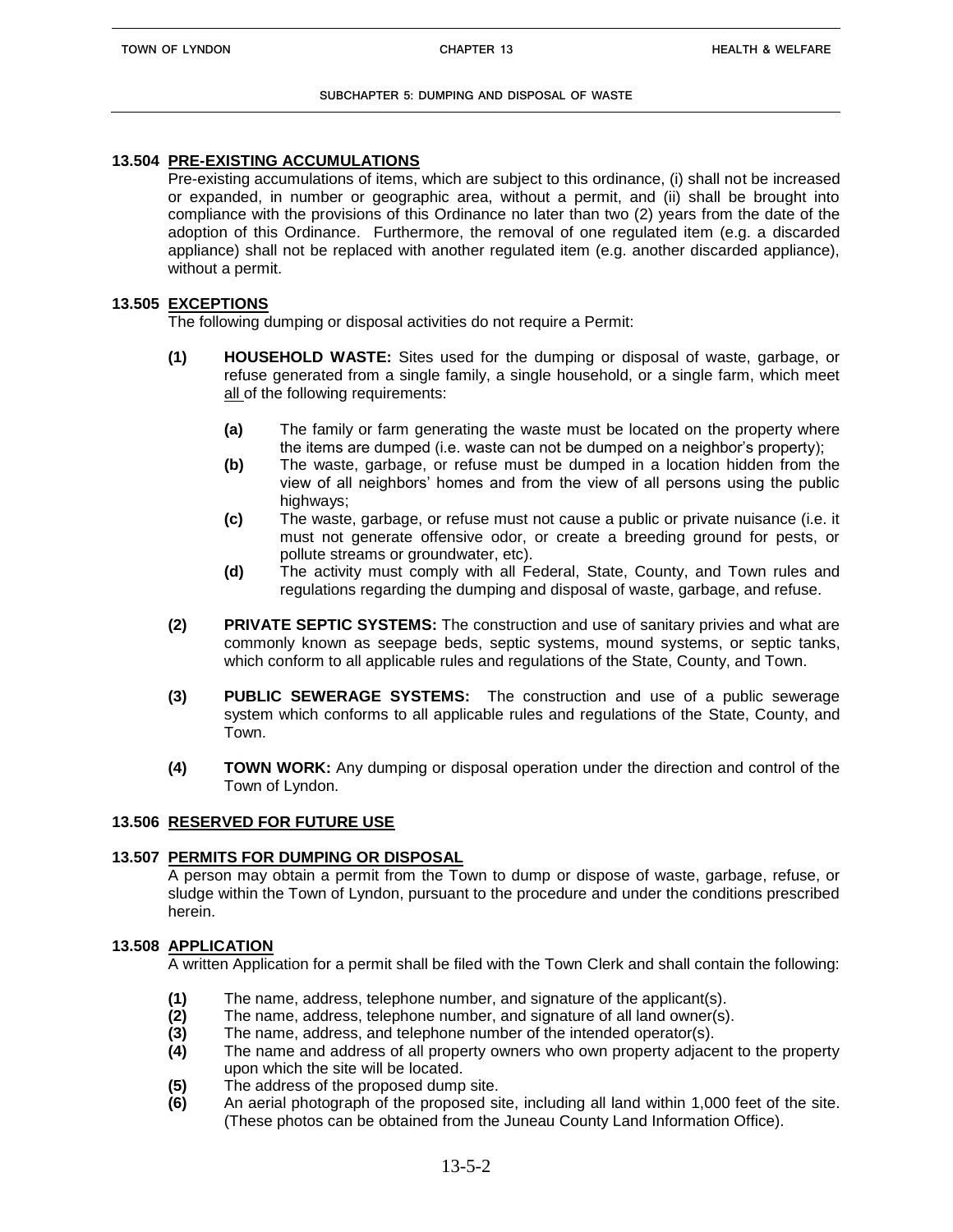- **(7)** A detailed description of the type of materials intended to be dumped at the site, and a plan of operation.
- **(8)** A statement describing the amount or number of items intended to be stored at the site.
- **(9)** A statement that the applicant and land owner shall comply with all Federal, State, County, and Town rules and regulations regarding the dumping and disposal of waste, garbage, and refuse.
- **(10)** A copy of the permits and licenses received from the Federal, State, and County authorities, which authorize the proposed operation.
- **(11)** Any other information which the Town Board deems necessary to properly review the application, e.g. proof of financial responsibility of the applicant, operator, and/or owner; a transportation impact study; an environmental impact study; and any other information deemed necessary.

### **13.509 FEE**

An application fee, in an amount established by separate resolution of the Town Board, shall be paid when the application is filed with the Clerk.

## **13.510 PUBLIC HEARING AND NOTICE**

A public hearing on the application shall be conducted by the Town Board, no sooner than 30 days after filing of the Application. Notice of the public hearing shall be posted and published by the Clerk as a Class 2 notice, and notice shall be mailed by the Clerk to all adjacent property owners at least 10 days before the public hearing.

## **13.511 RESERVED FOR FUTURE USE**

## **13.512 STANDARDS OF REVIEW**

The following issues shall be considered and addressed by the Board in deciding whether to issue a permit:

- **(1)** Whether the proposed operation on the proposed site complies with the Town's Zoning Ordinance.
- **(2)** Whether the proposed operation, in its proposed location and as depicted on the required site plan, will cause a substantial or undue adverse impact on nearby property, the character of the neighborhood, environmental factors, traffic factors, parking, public improvements, public property or rights-of-way, or other matters affecting the public health, safety, or general welfare, either as they now exist or as they may exist in the future.
- **(3)** Whether the proposed operation will comply with the regulations set forth below.
- **(4)** Whether the proposed owner and operator have demonstrated the experience, knowledge, ability, and willingness to comply with the regulations set forth below.
- **(5)** Whether the potential public benefits of the proposed operation outweigh the potential adverse impacts of the proposed operation, after taking into consideration the Applicant=s proposal, including the Applicant=s suggestions to ameliorate any adverse impacts.
- **(6)** Whether the size and scope of the proposed operation is appropriate for the site.

## **13.513 DECISION**

Within 60 days after the public hearing (or within an extension of said period requested in writing by the Applicant and granted by the Board), the Board shall issue a decision either (i) in the form of a written resolution, and/or (ii) in the formal minutes of its meeting. Its decision shall include formal findings of fact concerning the standards of §13.512 above. In making its decision, the Board may take any of the following actions:

- **(1) APPROVAL:** The Board may approve the application as originally proposed; or
- **(2) APPROVAL WITH MODIFICIATIONS OR CONDITIONS:** The Board may approve the application with such modifications and conditions as it deems necessary and appropriate after consideration of the purposes of this Ordinance, after consideration of the standards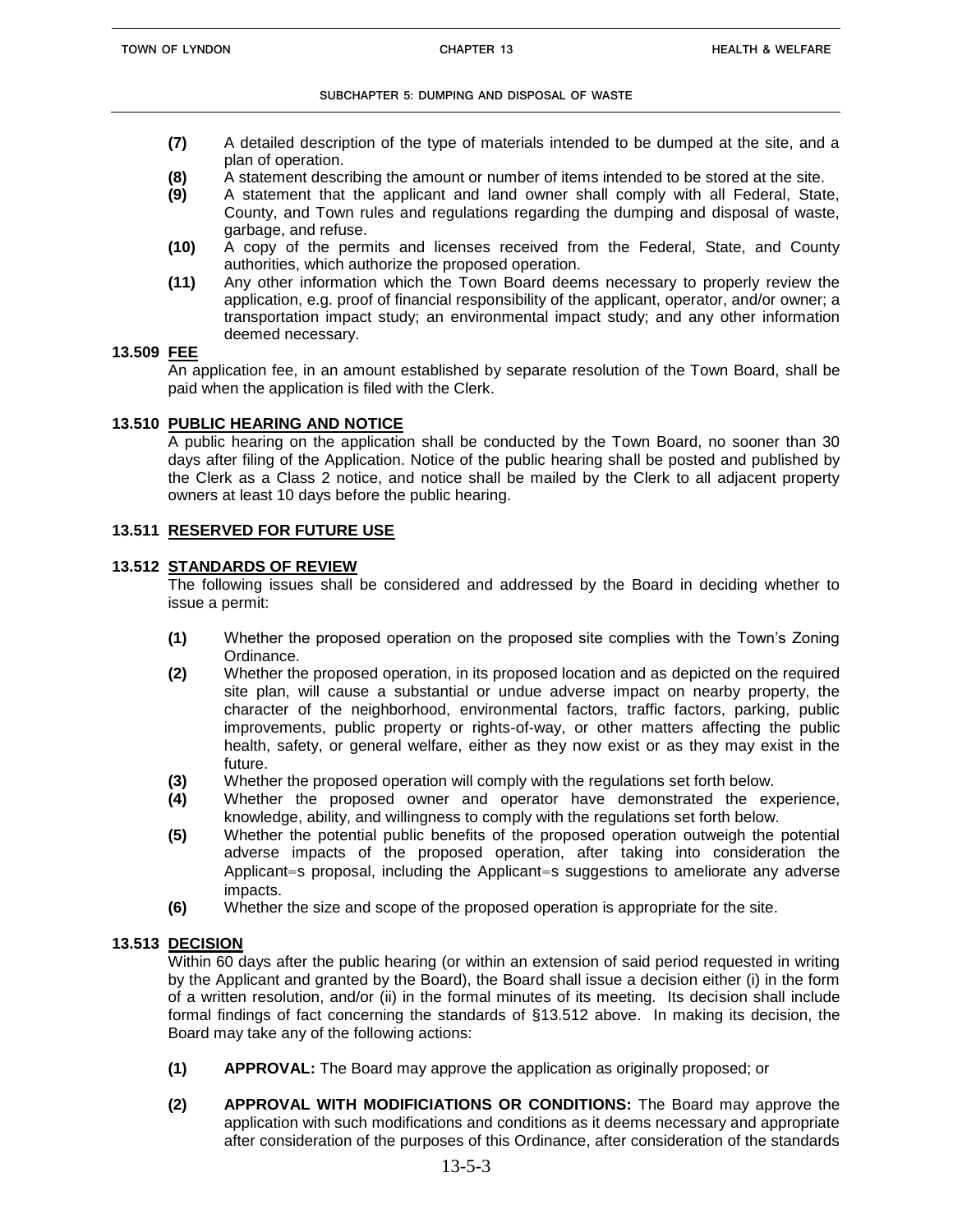of review set forth above, after consideration of the regulations set forth below, and consideration of the recommendations of citizens, experts, its own members, and any other source; or

#### **(3) DENIAL:** The Board may deny the application.

The Board's approval, with or without modifications or conditions, shall be considered the approval of a unique request, and shall not be construed as precedent for any other similar application.

### **13.514 EFFECT OF DENIAL**

An application which has been denied (in whole or in part) shall not be resubmitted for a period of 12 months from the date of said denial, unless the Clerk first determines that either (i) substantial and material new evidence has arisen, or (ii) a substantial and material change of circumstances has occurred, regarding an issue which was relevant and significant to the prior decision to deny the application.

## **13.515 RESERVED FOR FUTURE USE**

## **13.516 REGULATIONS**

Any person or entity authorized by a Permit granted hereunder, or by §13.505 above, to engage in dumping or disposal operations in the Town shall comply with the following regulations:

- **(1)** No operation shall be conducted in such a way as to constitute a public or private nuisance.
- **(2)** No operation shall be conducted within 2,500 feet of any residence in existence when the operation is commenced, except the residence of the owner or operator of the operation.
- **(3)** No operation shall be conducted in a location which is visible from any residence in existence when the operation is commenced, except the residence of the owner or operator of the operation. Visibility may be controlled by natural vegetation and/or berms, but not by fencing or other artificial means.
- **(4)** No operation shall be conducted within 2,500 feet of any public highway or Town road in existence when the operation is commenced.
- **(5)** No operation shall be conducted in a location which is visible from any public highway or Town road. Visibility may be controlled by natural vegetation and/or berms, but not by fencing or other artificial means.
- **(6)** No operation shall be placed in a location and conducted in such a manner as to adversely affect the value of surrounding lands.
- **(7)** No operation shall be conducted in such a manner as to permit dust, dirt, debris, or other materials, substances, or odors to be carried by wind across the boundary of the parcel of land being used for the operation.
- **(8)** A covering of dirt shall be placed over all of the area used for dumping or disposal within a reasonable time (not exceeding 10 days) after each dumping or disposal occurs.
- **(9)** The operation shall comply with the Zoning Ordinance of the Town of Lyndon.
- **(10)** The operation shall comply with all Federal, State, and County rules and regulations regarding the operation intended.
- **(11)** The operation shall obtain and maintain all permits and licenses required by the Federal, State, and County authorities, which authorize the proposed operation (e.g. a license from the State and/or County to operate a dump).
- **(12)** Any "permitted" operation shall comply with the terms, conditions, and restrictions imposed by the permit.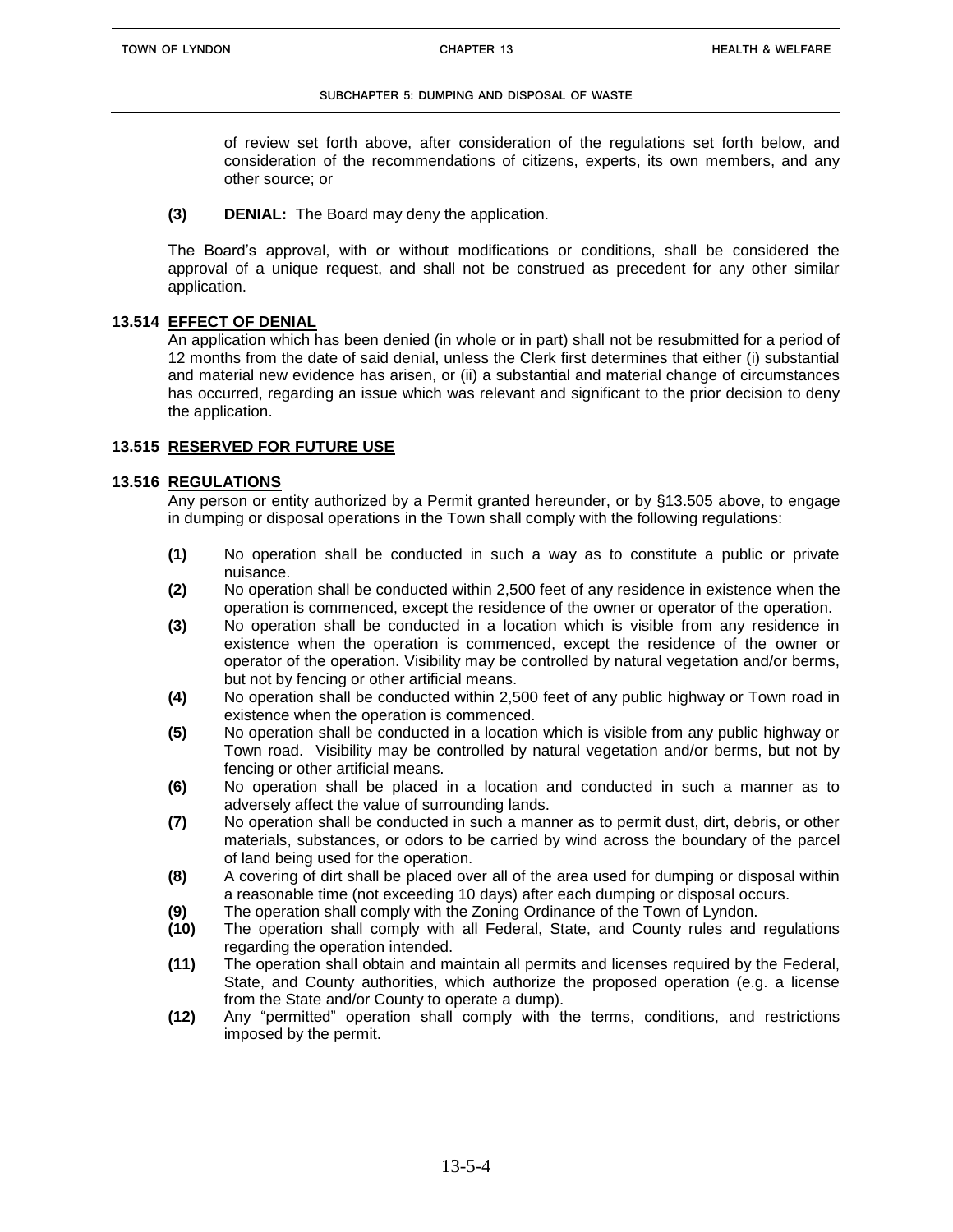### **13.517 BOND**

The Town Board reserves the right to require the applicant, the owner, and/or the operator to post a bond, the conditions of which may be: that this ordinance shall be observed; that the dumping or disposal plan will be carried out; that if there is a violation of this Ordinance or if the dumping or disposal plan is not carried out, all penalties, legal costs, and remediation expenses imposed hereunder shall be paid.

#### **13.518 CHANGE OF OWNERSHIP**

Permits shall run with the land. All requirements of a permit shall be maintained, regardless of ownership of the subject property.

#### **13.519 RESERVED FOR FUTURE USE**

#### **13.520 ENFORCEMENT AND PENALTIES**

- **(1) REVOCATION:** Upon violation of this Ordinance, any permit issued hereunder may be revoked by the Town Board, pursuant to the following procedure. Written notice of the violation shall be filed with the Town Clerk and mailed to the permitee, along with notice of a hearing, which shall be scheduled not less than 10 days after mailing of the notice. The Town and the permitee may produce evidence and witnesses, cross-examine witnesses, and be represented by counsel. The Town Board shall consider the evidence and testimony, and then render a decision. Nothing herein shall prevent or limit the Town's right to seek the other remedies provided herein, in addition to or in lieu of revocation of the permit.
- **(2) FORFEITURES:** Except as otherwise provided herein, any person or entity who shall violate any provision of this Ordinance shall, upon conviction thereof, be subject to the following forfeitures:
	- **(a)** \$100 for the 1<sup>st</sup> day a violation occurs; and
	- **(b)** \$10 per day for each day the violation continues, without full and complete abatement, for the next 29 days (i.e. days 2 thru 30); and
	- **(c)** \$25 per day for each day the violation continues, without full and complete abatement, for the next 90 days (i.e. days 31 thru 120); and
	- **(d)** \$50 per day for each day the violation continues, without full and complete abatement, for the next 90 days (i.e. days 121 thru 210) ; and
	- **(e)** \$100 per day for each day the violation continues thereafter, without full and complete abatement (i.e. violations longer than 210 days).
- **(3) MONEY JUDGMENT AND EXECUTION:** Whenever any person or entity fails to pay any forfeiture, the Court, in lieu of imprisonment or in addition to imprisonment or after release from imprisonment, may do the following:
	- **(a)** The Court may render a money judgment against the defendant in favor of the Town for such forfeiture, and said judgment may then be docketed and collected by the Town in any manner permitted by law; and/or
	- **(b)** The Court may issue an execution against the property of the defendant for the payment of such forfeiture and costs, pursuant to the procedures set forth in Chapter 815 of the Wisconsin Statutes.
- **(4) ABATEMENT OF VIOLATIONS:** In addition to any other penalty provided herein, the Town may seek the removal, prevention, and/or abatement of any violation of any provision of this Ordinance. Such remedies may be joined with any action seeking a forfeiture, or may be separately commenced and maintained. When any such remedy is sought, the Court may order, in addition to any forfeiture authorized herein, the removal, prevention, and/or abatement of a violation as follows: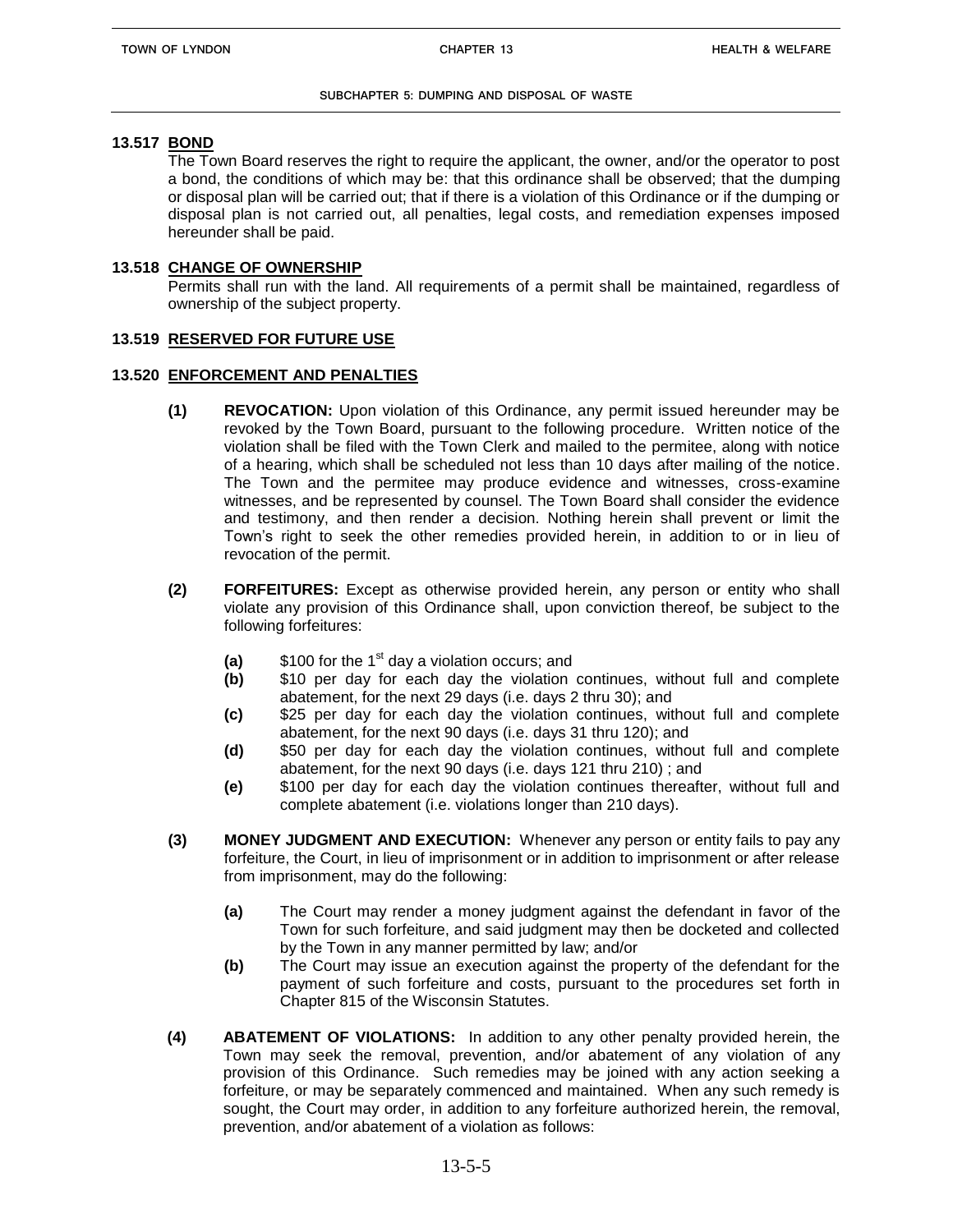- **(a)** By the violator at the violator's sole expense, and/or
- **(b)** If the violator fails to remove, prevent, and/or abate the violation within the time limits established by the Court, then by the Town at the sole expense of the violator. If the Town incurs expenses in the removal, prevention, and/or abatement of any violation, the Town may collect said expenses by application to the Court for one or more of the following:
	- **1.** The Court may impose upon the violator a new or additional forfeiture in the amount not to exceed the expenses incurred, and in default of payment of such forfeiture, the Court may imprison the violator in the county jail until such forfeiture is paid, but not exceeding 90 days; and/or
	- **2.** The Court may issue an execution against property of the violator for such expenses pursuant to Chapter 815 Wis. Stats.; and/or
	- **3.** The Court may render a money judgment against the violator in favor of the Town for such expenses, and said judgment may then be docketed and collected by the Town in any manner permitted by law.
- **(5) RESTITUTION:** In addition to any other penalty provided herein, the Court may order the payment of restitution for violations of this Code in conformity with § 943.24 and 943.50 Wis. Stats., and shall use the restitution procedures as provided therein.
- **(6) MULTIPLE VIOLATIONS:** Each violation and each day a violation continues or occurs, shall constitute a separate offense. Prosecution of two or more offenses committed by the same violator may be joined into one action, and the prosecution of two or more violators for the same offense may be joined into one action.

## **13.521 OTHER LAWS APPLICABLE**

Nothing herein shall be deemed to limit or restrict the application of any Federal, State, or County law, ordinance, or rule regulating the subject of this Ordinance. Compliance with this Ordinance does not excuse compliance with all other applicable laws.

## **13.522 SEVERABILITY**

Should any section, clause, or provision of this Ordinance be declared by a Court to be invalid, such declaration shall not affect the validity of the Ordinance as a whole or any part thereof, other than the part so declared to be invalid.

## **13.523 RESERVED FOR FUTURE USE**

## **13.524 EFFECTIVE DATE**

- **(1) EFFECTIVE DATE:** This Ordinance shall become effective upon its passage and publication.
- **(2) REPEAL:** Existing Ordinances 7 and 7A (including all resolutions adopted pursuant thereto) are hereby repealed, except for the following:
	- **(a)** Any offense or act committed, any penalty or forfeiture incurred, or any contract or right established or accruing, under old Ordinance 7 or 7A before the effective date of this Ordinance.
	- **(b)** Any resolution, passed under old Ordinance 7 or 7A, which is not in conflict with the provisions of this new Ordinance.
	- **(c)** Any permit or other right granted by the Town under old Ordinance 7 or 7A.
- **(3) ENFORCEMENT OF REPEALED ORDINANCES:** Nothing herein shall be construed to limit or prevent the Town from enforcing, after the effective date of this Ordinance, the repealed Ordinance 7 or 7A, for any violation occurring prior to the effective date of this new Ordinance. The adoption of this new Ordinance shall not constitute a waiver of any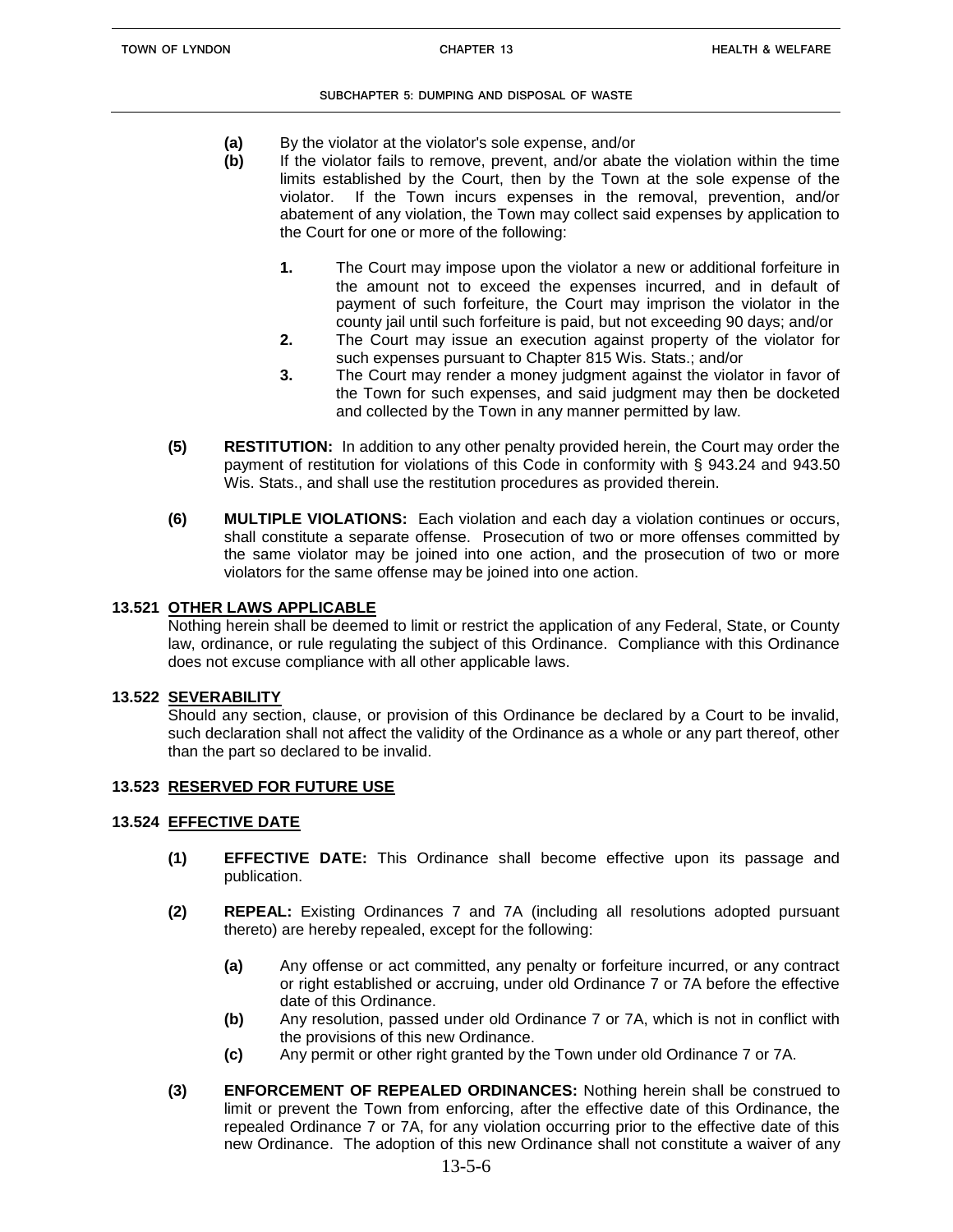violation of the previous ordinances or resolutions, nor shall it cause any such prior violations to become permitted or grandfathered, nor shall it cause any such prior violations to become legal non-conforming uses or structures, regardless of whether such violations were known or unknown, discovered or discoverable, by the Town prior to the effective date of this Ordinance.